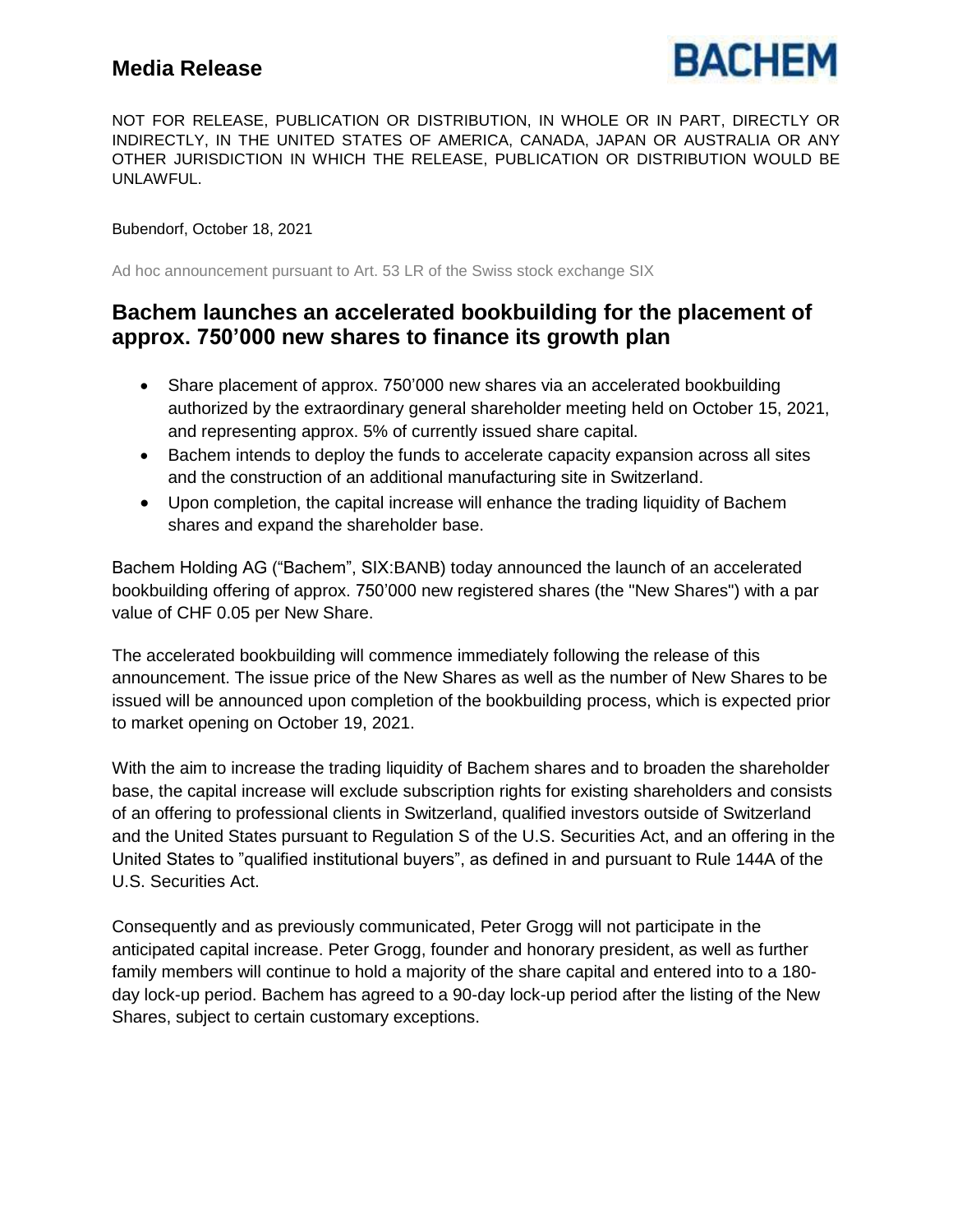

### **Transaction Rationale**

Bachem is the world market leader for peptides with fifty years of experience in the manufacturing and development of these specialized molecules, which are used as an active pharmaceutical ingredient in a number of medicines. The company intends to further expand its leadership position in a rapidly growing peptide market and to become a leading provider of oligonucleotides, a new therapeutic platform on the basis of DNA or RNA. Bachem is a key contributor to the global supply with innovative medicines and is pursuing a sustainable strategy of profitable growth.

In view of promising long-term growth prospects, Bachem intends to accelerate the expansion of its capacity across all its sites and business areas. Therefore, Bachem is investing in the construction of the its largest manufacturing facility in Bubendorf, Switzerland, as well as in the expansion of automated manufacturing solutions, equipment and technology across all of its sites. In the next five years Bachem plans investments of over CHF 500 million respectively.

In addition, Bachem intends to secure longer-term production capacities through the establishment of a complementary manufacturing site in Switzerland, for which a site search has been initiated.

## **The Offering**

The New Shares will be issued under the authorization granted by the shareholders at the extraordinary general meeting on October 15, 2021, under which Bachem's board of directors is entitled to issue up to 1 million New Shares.

The New Shares are expected to be listed and admitted to trading on SIX Swiss Exchange on October 20, 2021. Payment and settlement is expected to take place on October 21, 2021. The New Shares will rank pari passu with the existing shares.

Morgan Stanley and UBS are acting as Joint Global Coordinators in the context of the capital increase, and Zürcher Kantonalbank is acting as Joint Bookrunner.

### **About Bachem**

Bachem is a leading, innovation-driven company specializing in the development and manufacture of peptides and oligonucleotides. The company, which has 50 years of experience and expertise, provides products for research, clinical development, and commercial application to pharmaceutical and biotechnology companies worldwide and offers a comprehensive range of services. Bachem operates internationally with headquarters in Switzerland and locations in Europe, the US and Asia. The company is listed on the SIX Swiss Exchange. For further information, see www.bachem.com.

Bachem celebrates fifty years of company history. From Peter Grogg's business idea in the 1970s to the world's leading company in the development and production of peptides and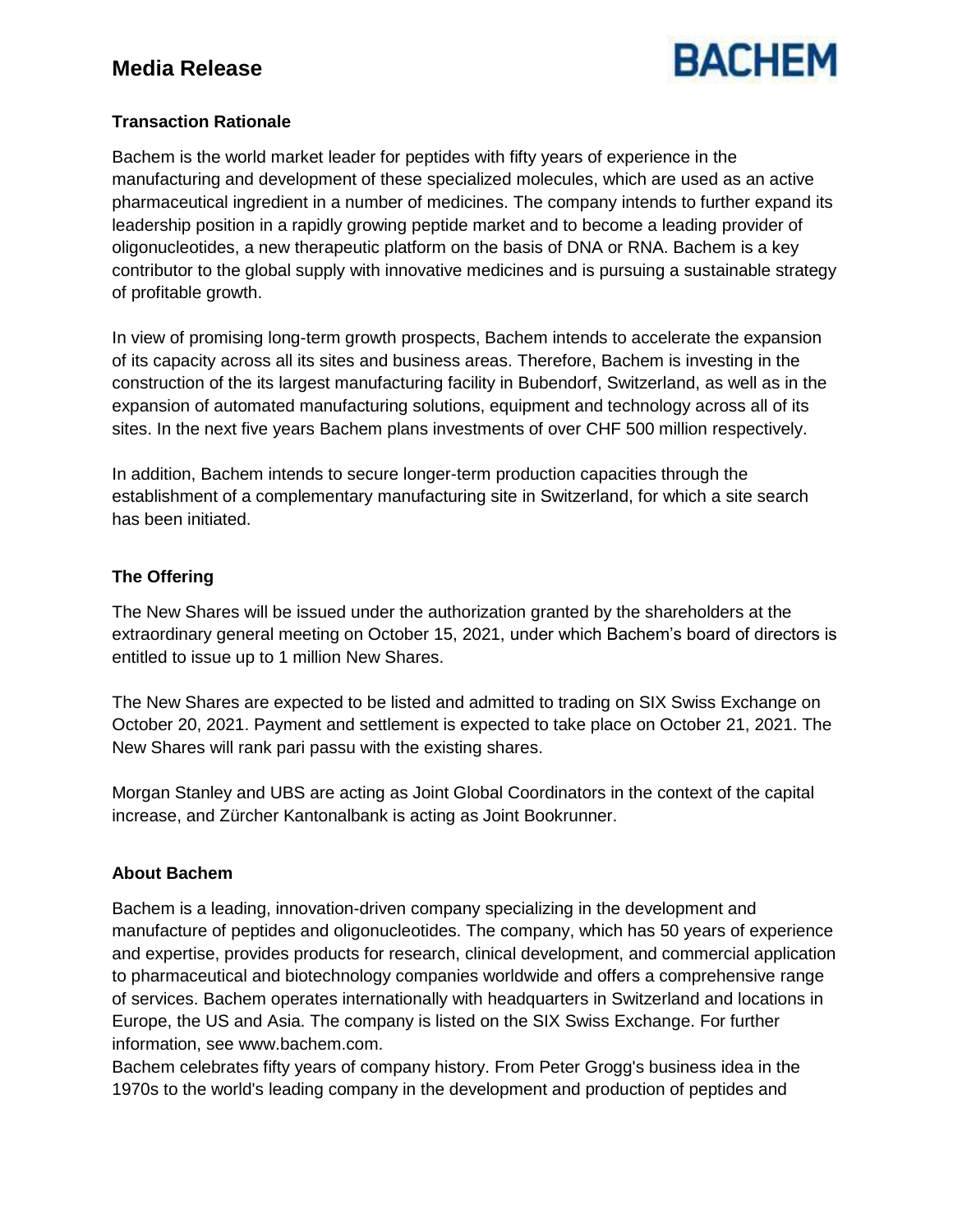

oligonucleotides. A success story based on courage, innovation, quality, partnership, and unique people.

### **50 Years Bachem**

### **For more information:**

Bachem Holding AG Dr. Daniel Grotzky Head Group Communications Tel.: +41 58 595 2021 **Media:** media@bachem.com

**Investors:** ir@bachem.com

### **Disclaimer**

The information contained in this announcement is for background purposes only and does not purport to be full or complete. No reliance may be placed by any person for any purpose on the information contained in this document or its accuracy, fairness or completeness.

This document is not an offer to sell or a solicitation of offers to purchase or subscribe for shares. This document is not a prospectus within the meaning of the Swiss Financial Services Act and not a prospectus under any other applicable laws. Copies of this document may not be sent to, distributed in or sent from jurisdictions in which this is barred or prohibited by law. The information contained herein shall not constitute an offer to sell or the solicitation of an offer to buy, in any jurisdiction in which such offer or solicitation would be unlawful prior to registration, exemption from registration or qualification under the securities laws of any jurisdiction.

This document is not for publication or distribution in the United States of America (including its territories and possessions, any State of the United States and the District of Columbia), Canada, Japan or Australia or any other jurisdiction into which the same would be unlawful. This document does not constitute an offer or invitation to subscribe for or purchase any securities in such countries or in any other jurisdiction into which the same would be unlawful. In particular, the document and the information contained herein should not be distributed or otherwise transmitted into the United States of America or to publications with a general circulation in the United States of America. The securities referred to herein have not been and will not be registered under the U.S. Securities Act of 1933, as amended (the "Securities Act"), or the laws of any state and may not be offered or sold in the United States of America absent registration under or an exemption from registration under the Securities Act. There will be no public offering of the securities in the United States of America.

The information contained herein does not constitute an offer of securities to the public in the United Kingdom. No prospectus offering securities to the public will be published in the United Kingdom. In the United Kingdom this document is only directed at persons who (i) are "qualified investors" within the meaning of Article 2 of Regulation (EU) 2017/1129 as it forms part of domestic law by virtue of the European Union (Withdrawal) Act 2018 and who are also (ii) investment professionals falling within Article 19(5) of the Financial Services and Markets Act 2000 (Financial Promotion) Order 2005 (the "FSMA Order"); (iii) persons falling within Articles 49(2)(a) to (d), "high net worth companies, unincorporated associations, etc." of the FSMA Order and (iv) persons to whom an invitation or inducement to engage in investment activity within the meaning of Section 21 of the Financial Services and Markets Act 2000 may otherwise be lawfully communicated or caused to be communicated (all such persons together being referred to as "relevant persons"). The securities are only available to, and any invitation, offer or